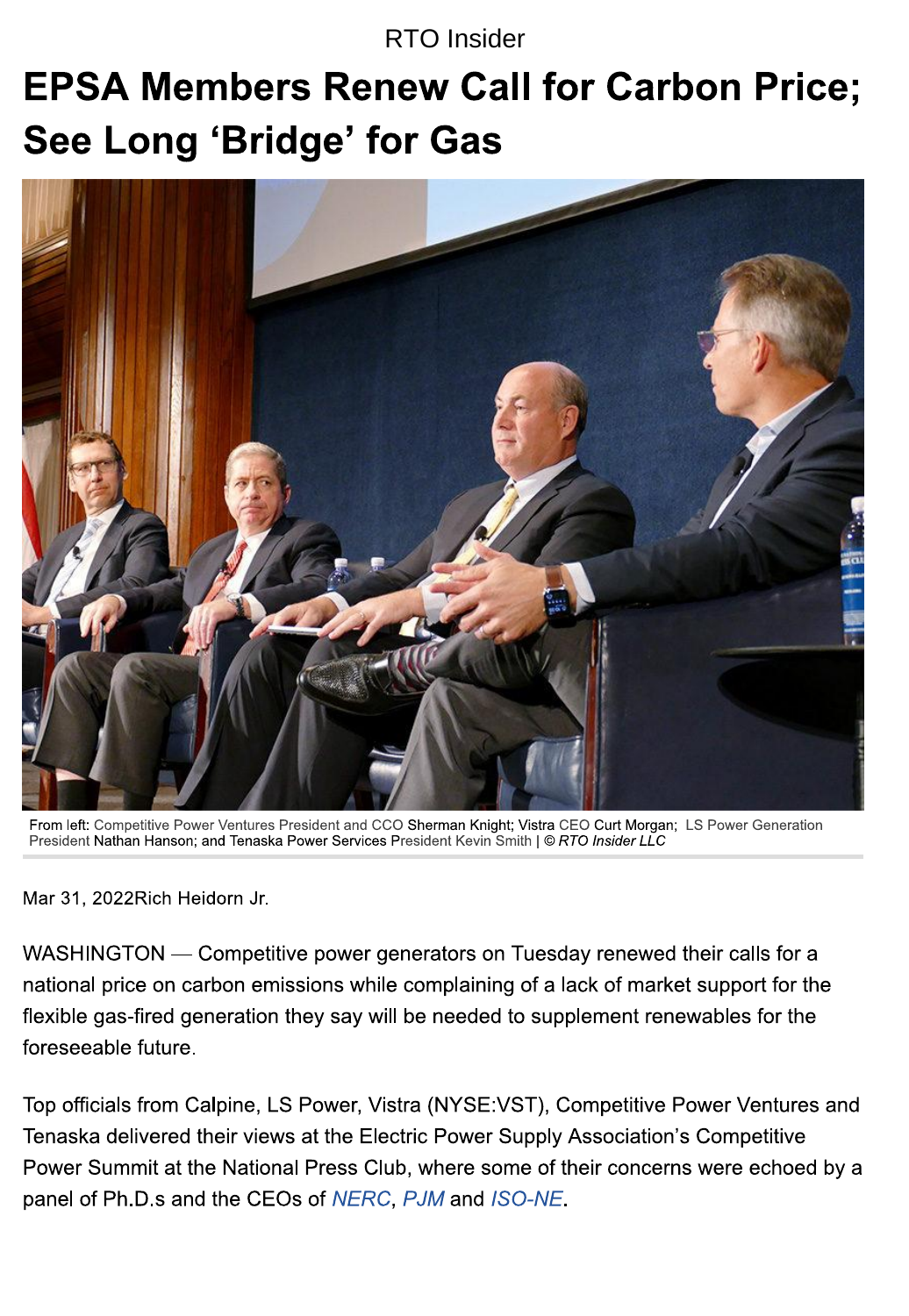"I think it's worth saying one more time: national carbon price. It's such a no brainer," said Sherman Knight, president and chief commercial officer for Competitive Power Ventures. "It's straightforward. It is efficient, and it gets it gets the job done."

"I don't know why we continue to have this debate about what's the most direct way [to accomplish decarbonization]; what's the most ... even playing field; what seems to be administratively easy to do," agreed Curt Morgan, CEO of Vistra. "And for the life of me, I've met with a lot of people on



Sherman Knight, president and CCO, Competitive Power Ventures | © RTO Insider LLC

Capitol Hill — many you guys probably have too — and I still can't quite get my head around why we can't get something like a carbon price. [It's] baffling, I think, to all of us. There is movement though; I will say I'm not as pessimistic as I was a year ago."

"If we don't put that price of carbon on the system, I don't see how anything could work," Harvard economist William Hogan said in the last session of the daylong conference. "We're doomed to fail. So I'm very pessimistic about it."

"I agree with everything that Bill just said," economist Paul Sotkiewicz, president of E-Cubed Policy Associates, joked in response. "In fact, now I'm so depressed, I'm going to bring my hair dryer into my shower."

## **A More Expensive Transition**

"The energy transition is going to be expensive. ... And it's going to be far more expensive if we go around choosing pet projects here, here and here," Knight said. "We feel like we're chasing state mandates, as opposed to focusing on reliability and reducing carbon in the industry. And that gets a little bit frustrating. ... We can do it, you know, but certainly it's less effective [than] if there was a federal, or even just a regional — within an RTO consistent, policy."

ISO-NE CEO Gordon van Welie cited a study by the RTO that predicted the region could face negative LMPs within a decade that would "wreck the markets."

"As the states grapple with that reality, I think there's some empathy starting to develop towards having to put a carbon price into the electricity markets. It's probably not the right place to do it; the right place to do it is in [the economy-wide Regional Greenhouse Gas Initiative] or some national scheme. But both of those are not really politically feasible at this point. So the next best [place] is to put it into the ISO markets. And we're going to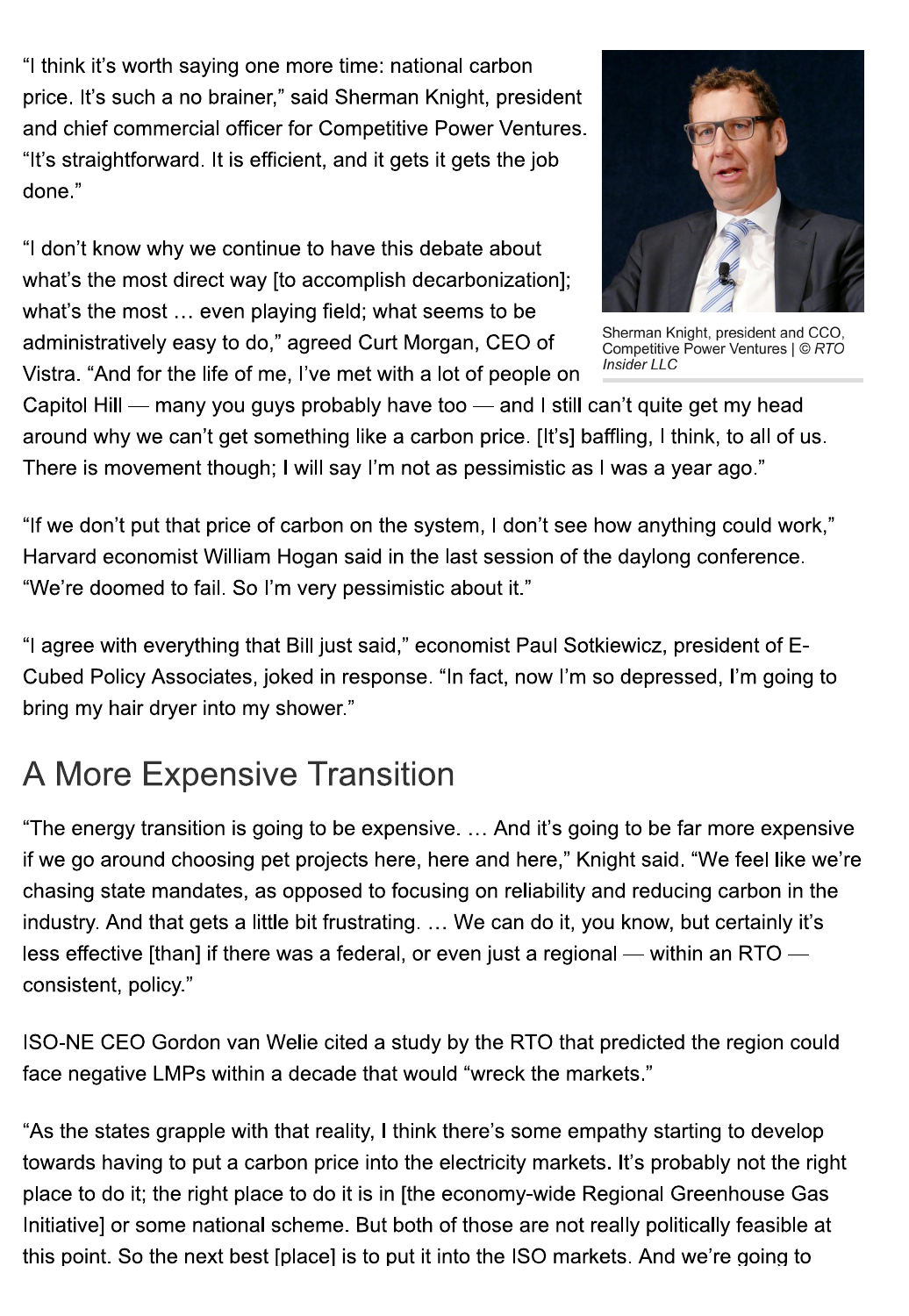"It pains me to say it, but I think there is value in some incrementalism, mostly because we have no other option," said Arnie Quinn, vice president of FERC-jurisdictional markets for Vistra. He added that his company would also support a forward clean energy market like that under discussion in ISO-NE. (See Draft Study Weighs Tradeoffs of CO2 Pricing, FCEM for ISO-NE.)

"Incremental carbon pricing is better than none," agreed PJM Independent Market Monitor Joe Bowring, who noted RGGI has had a "demonstrable impact" on system dispatch in PJM despite the fact that only four PJM states currently belong to RGGI.

The RGGI model allows states full control over the carbon quantity and price variables. The results of those state decisions change the marginal costs of generators in the PJM market, and the impacts flow through the normal market dynamics without the RTO having to make any policy decisions about carbon.

"There has to be more state cooperation — whether it's in the form of a carbon price, or in recognizing the value of transmission — to help meet state renewable energy and other goals along with resource adequacy," said John Moore, director of the Natural Resources Defense Council's Sustainable FERC Project.



Travis Fisher, president of the Electricity Consumers Resource Council (ELCON), said state targets "that say you have to get to this place 30 years from now [is] a very expensive way to do it."

Travis Fisher, president, Electricity Consumers Resource Council | © RTO **Insider LLC** 

Instead, policymakers should say, "'We are going to minimize the cost of the entire system — generation, transmission, all parts of it — we're going to minimize the cost of it, subject to all the other policy constraints.' ... It's got to be reliability, at least cost."

## The Length of the Natural Gas 'Bridge'

The role of natural gas also was a recurrent theme in the discussions, with NERC CEO Jim Robb and PJM CEO Manu Asthana joining generators in insisting that natural gas will be needed to supplement intermittent resources and ensure reliability.

"In a world where policymakers don't want gas — gas has become the new coal in many areas — what do we think is going to provide that balancing capability?" Robb asked. "It could be hydrogen, but that's a long, long way away. It could be batteries, but we don't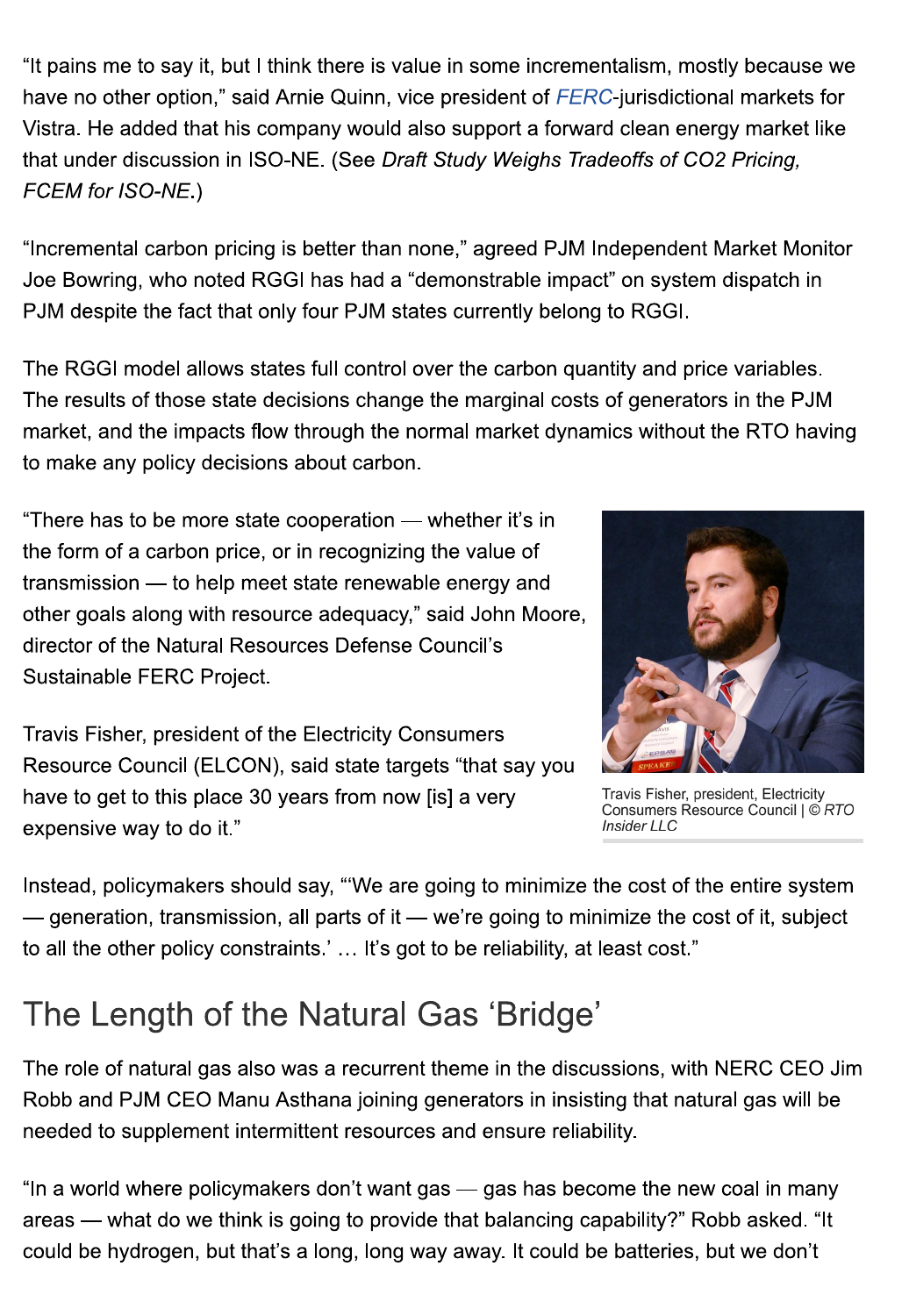have a battery technology that can perform cost-effectively at the scale we would need it to with the durations that we would need. It could be small nuclear reactors [with] flexible characteristics. But that's a long, long way off."

Robb said he agreed with those who see natural gas as a "bridge" to a low-carbon future. What "terrifies me in this transition [is] a lot of people think that the bridge is about this long," he added, spreading his hands a few inches apart. "And I think most people in this [conference] room would say this bridge extends from that wall to that wall. Your point of view on the length of that bridge dictates an awful lot as to what you do in terms of investing in infrastructure."

The inability to invest in gas infrastructure or electric transmission, Robb said, "is really going to cripple our ability to meet any of the emission-reduction targets that we have."

"I think it is a long bridge," Asthana responded. "In fact, PJM is on the record as saying that we think we need access to our thermal generation until and unless there's replacements of assets in place."

Devin Hartman, energy and environmental policy director for R Street Institute, said NERC and others need to address a "reliability and cost education problem."

"There are folks — a sizable population — that genuinely believe that we can just force all natural gas off the system nationwide [in] this decade, replace it with renewables, and costs will go down and reliability will be maintained," he said. "We have a stronger role to play in educating policymakers and others in understanding these mechanisms. How do markets drive [generator] entry and exit? How do they manage risk?"

#### **Where's the Market Support?**

Asthana said capacity markets may be increasingly important in providing incentives to gas generators as energy markets respond to renewables with zero marginal costs. "And you know, maybe there's an answer in the form of other ancillary services that we procure for ramping or some other form of flexibility."

Generators said that while they continue to support competitive markets, they are not providing price signals for new gas units.

> Vistra's Morgan said the industry is "at a crossroads," with reliability at stake.